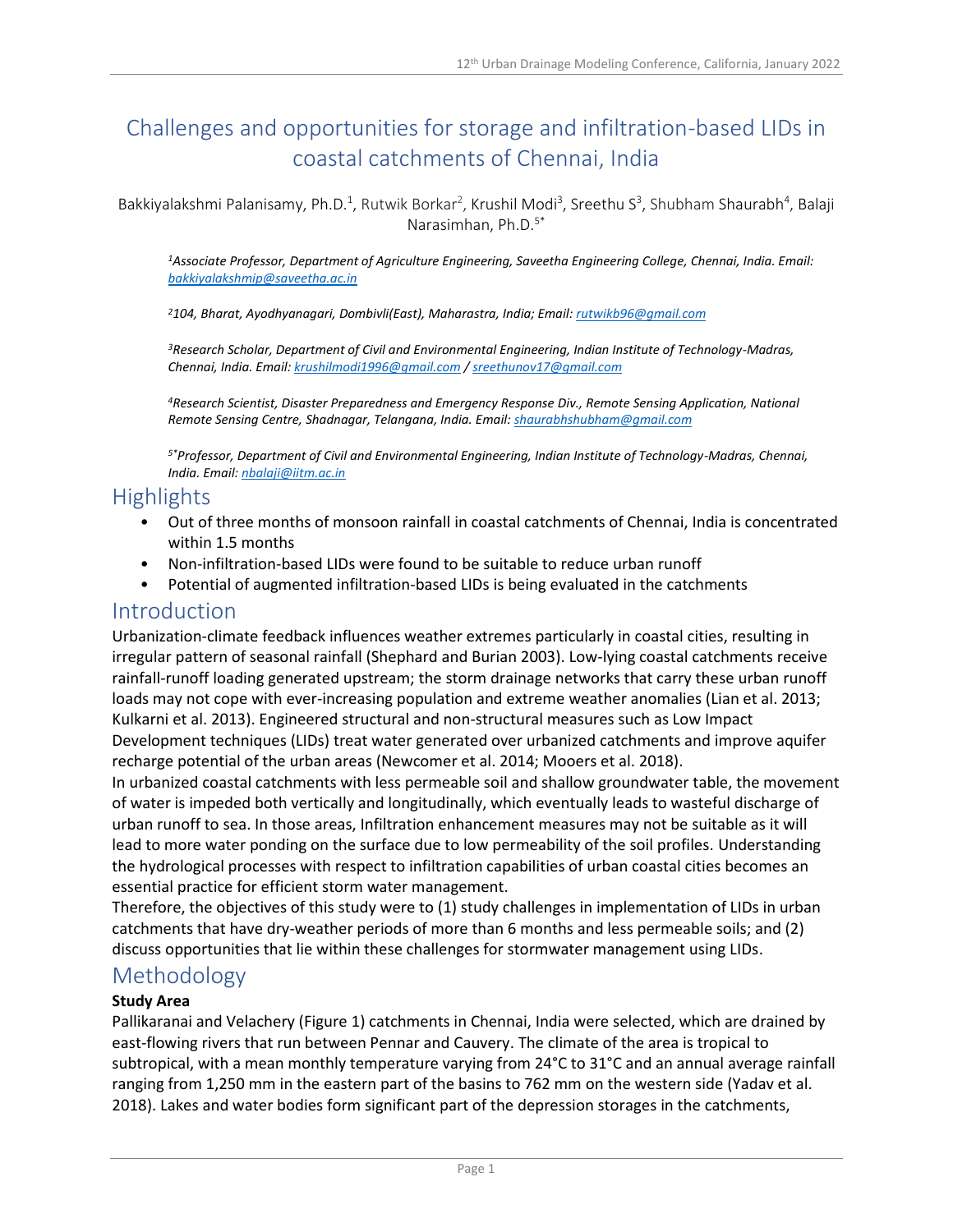covering 6% of the total watershed area. Geological formations in the study basins are mainly bands of alluvium in the upstream and along the coast, and hard rock formations in the remaining areas. Of these, alluvium formations and porous hard rock in 10–20 m thick weathered zone give higher potential for groundwater recharge (IWS 2007).



Figure 1. Location of Chennai city, Velachery and Pallikaranai catchments. Topographic wetness index calculated from DEM to illustrate the nature of topography and susceptibility to flow accumulation in the area

#### **Assessment of Rainfall Pattern in Study Area**

To evaluate the annual and seasonal distribution of rainfall over major seasons in the basin, precipitation concentration index (PCI) (Oliver 1980) was used. Rainfall in the study area was obtained from the Public Works Department (IWS 2017) and from the Indian Meteorological Department (Pai et al. 2014) for 1974–2013. Green roof and rain water harvesting structures (RWH) were used as LID measures in the study. The soil hydraulic properties of a green roof for the study area were determined using Hydrus-1D version 4.16 simulation model based on an extensive green roof setup by Vijayaraghavan and Raja (2014) for the region. We tested monsoon and non-monsoon hydrology of a green roof and RWH structures of both domestic scale (RWH1) and commercial scale (RWH2) at the catchment scale using the EPA Storm Water Management Model (SWMM) version 5.1 for the Velachery catchment. For local scale modeling, VS2DI was selected and for catchment scale modelling SWMM was chosen. Flow measurement at channels was made with a current meter to develop rating curves for the observation points for discharge measurements to validate the outflow values from numerical models.

## Results and discussion

The PCI values indicated that the rainfall distribution is highly irregular throughout the year; the non-

|     |    | Tambaram | Chengalpat | Chembaram | Airport | $\frac{3}{2}$<br>Rainfall stations |               | Sriperum | <b>IMD3430</b> | <b>IMD3565</b> |  |
|-----|----|----------|------------|-----------|---------|------------------------------------|---------------|----------|----------------|----------------|--|
|     | 0  |          |            |           |         |                                    |               |          |                |                |  |
|     | 10 |          |            |           |         |                                    |               |          |                |                |  |
|     | 20 |          |            |           |         |                                    |               |          |                |                |  |
| PCI | 30 |          |            |           |         | $\circ$                            | $\frac{0}{0}$ |          |                |                |  |
|     | 40 |          |            |           |         |                                    |               |          |                |                |  |
|     | 50 |          |            |           |         |                                    |               |          |                | $\circ$        |  |
|     | 60 |          |            |           |         |                                    |               |          |                |                |  |

Figure 2. Annual Precipitation concentration index (PCI) calculated from monthly rainfall data collected for the years 1974–2013 in and around Chennai city

monsoon days experience completely dry weather and hence very erratic rainfall, with highest variation within a year (Figure 2) of 3 months in the NE monsoon, at least 1–1.5 months received rainfall. Green roof numerical modeling showed 14% of the peak rainfall was retained by the green roof substrate